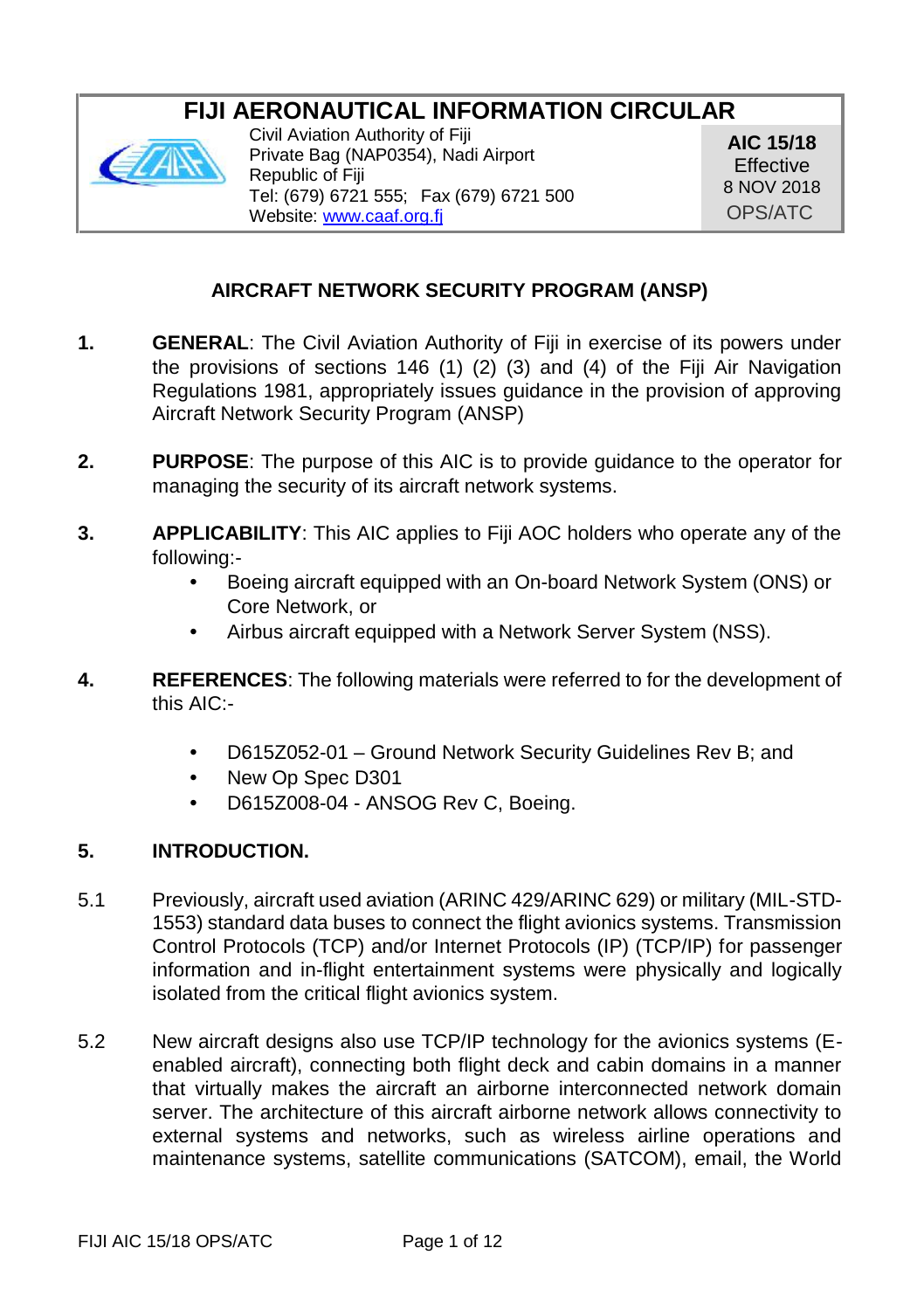Wide Web, etc. The major benefit of TCP/IP is the ability to move data to and from the aircraft without the use of standard storage media.

- 5.3 Ground servers (airport gatelink network) connected wirelessly to the aircraft network, delivers software and also downloads data to/from the aircraft. This has resulted in the introduction of new vulnerabilities that may open access to on-board aircraft systems and impede their operations, thus creating safety and airline business concerns.
- 5.4 During the software distribution from the suppliers/vendors, hackers can also attempt to manipulate and corrupt the critical software meant for updating the aircraft avionics. The main safety threat is that intentional manipulation of genuine software or injection of fake software by well-informed hackers could go undetected.
- 5.5 Late detection of software manipulation, tampering with the aircraft administrative messages (i.e. upload commands, inventory requests and related responses) may lead, for instance, to false alarms, and general denial of services. Attacks on software distribution can all create unwarranted delays to flights and compromise safety.
- 5.6 In view of all of the above, the transmission of critical data necessitates the need for an Aircraft Network Security Program (ANSP) to ensure proper control during software handling/distribution and network security on-board the aircraft.



Figure 1.0 Airport Gatelink Network

5.7 The ANSP starts from the point whereby the software vendor/supplier transmit the software electronically (via internet) to the operator and from the operator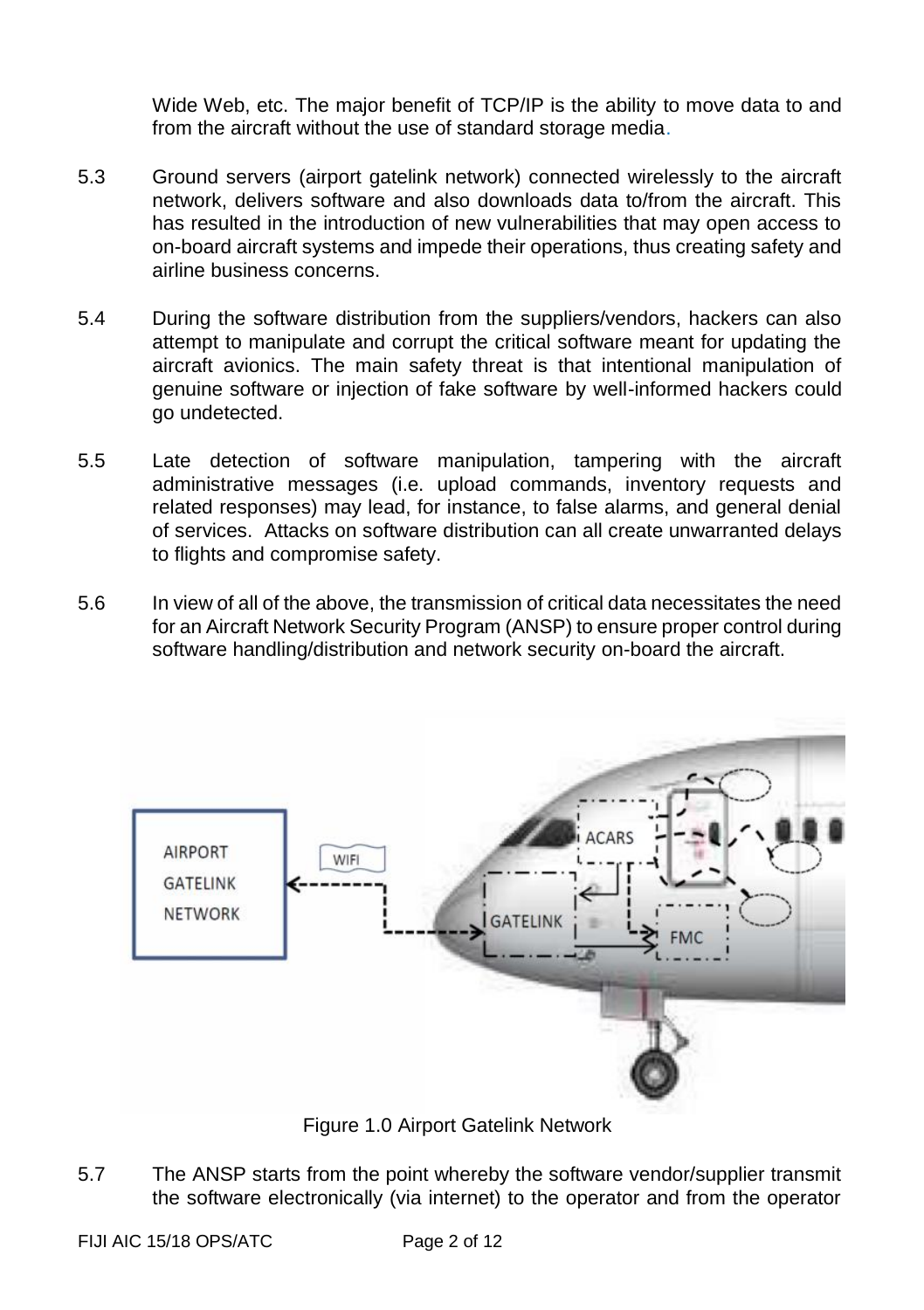through the wireless network or maintenance laptop to the aircraft and the execution by an approved person on the aircraft to load the software. Any changes made to the software configuration on the aircraft are treated with the same airworthiness intent as physical parts and will require the issue of a Certificate of Release to Service.

#### **6. THREATS TO AIRCRAFT NETWORK SECURITY ARCHITECTURE.**

- 6.1 On-board wired and wireless devices may have access to the aircraft network system to reprogram flight critical avionics components and may result in cyber security vulnerabilities from intentional or unintentional corruption of data and/or systems critical to the safety and continued airworthiness of the aircraft.
- 6.2 Threats also exist at access point of transmission through internet between software vendor/supplier to operator or its contractor and at points when the software is transmitted from the operator (airport gate-link) to the aircraft.
- 6.3 The ANSP shall be designed to protect the usability, reliability, integrity and safety of the network and data. Effective aircraft network security, targets a variety of threats and stops them from entering or spreading on the aircraft network which are associated with airworthiness.
- 6.4 Network security threats today are spread over the Internet. The most common include:-
	- Hacker attacks
	- Viruses, worms, and Trojan horses
	- Denial of service attacks
	- Data interception and theft
	- Identity theft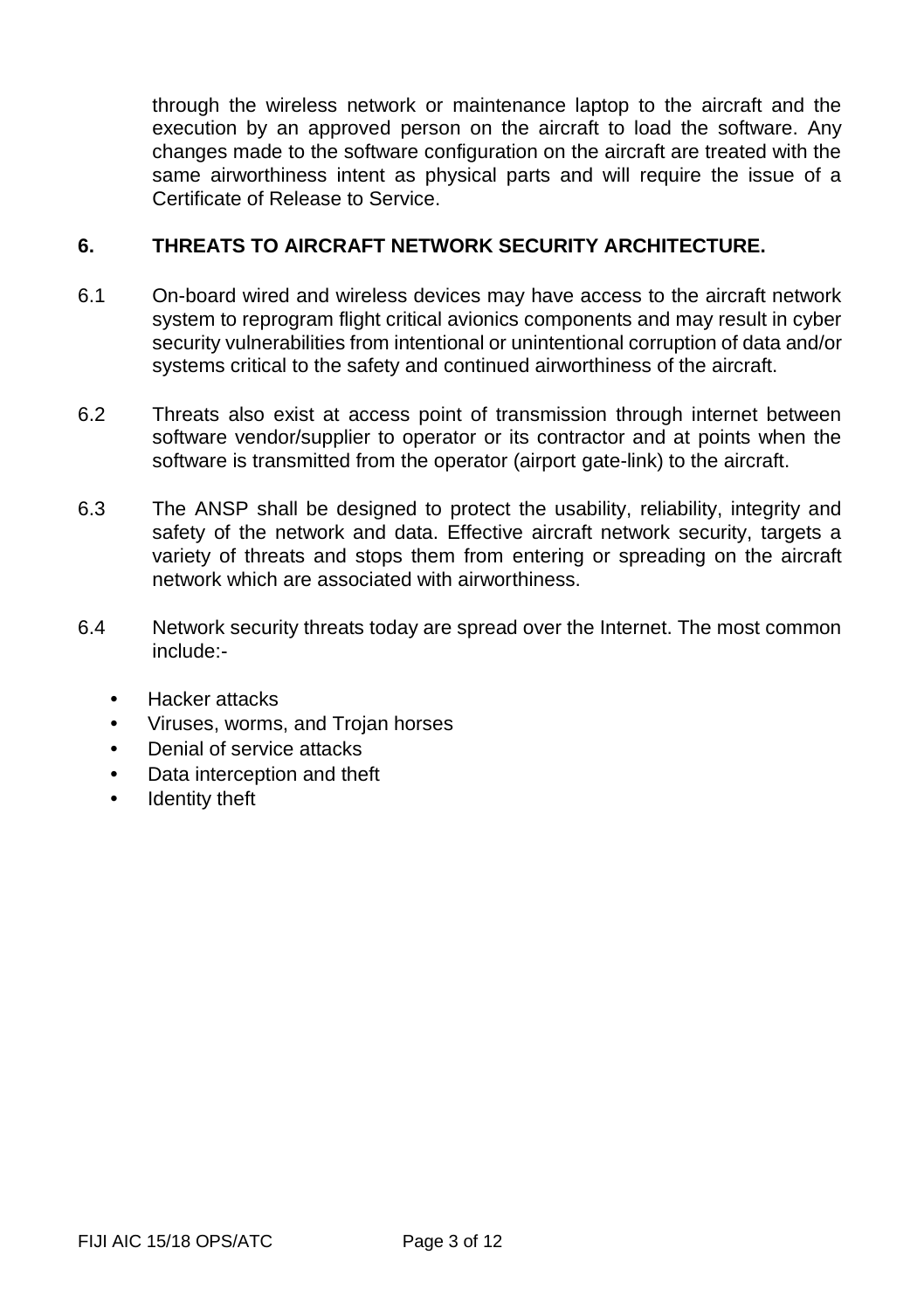

Figure 2.0 Connected Aircraft Security Threats

6.5 A successful attack can have adverse effects on the aircraft and its occupants. Threats can cause a wide variety of failures.

| <b>General Threat</b><br><b>Identifiers</b> | <b>Aircraft Data Network Threats</b>                                                                                                                                                             | <b>Example of operational</b><br>impact                                                 |
|---------------------------------------------|--------------------------------------------------------------------------------------------------------------------------------------------------------------------------------------------------|-----------------------------------------------------------------------------------------|
| <b>Failure</b>                              | Safe state of the aircraft system could<br>be compromised in the event of a<br>security penetration                                                                                              | <b>Access to the flight</b><br>controls by unauthorised<br>individuals affecting safety |
| <b>Denial</b>                               | Aircraft system resources exhausted<br>due to denial of service attack, system<br>error, malicious actions                                                                                       | <b>Critical services disrupted</b><br>by system overload or<br>traffic jamming          |
| <b>Access Control</b>                       | Individual other than an authorised user<br>may gain access to the aircraft system<br>via unauthorised controller,<br>masquerade or spoofing system error<br>or an attack for malicious purposes | <b>Unauthorised Access</b>                                                              |
| <b>Passive Attack</b>                       | Snooping or eavesdropping<br>compromising security (misdirection).<br>Flaws in security policies may lead to<br>back door access                                                                 | Unauthorised corruption or<br>destruction of data causing<br>unsafe flight conditions   |

Table 1.0 Types of Failures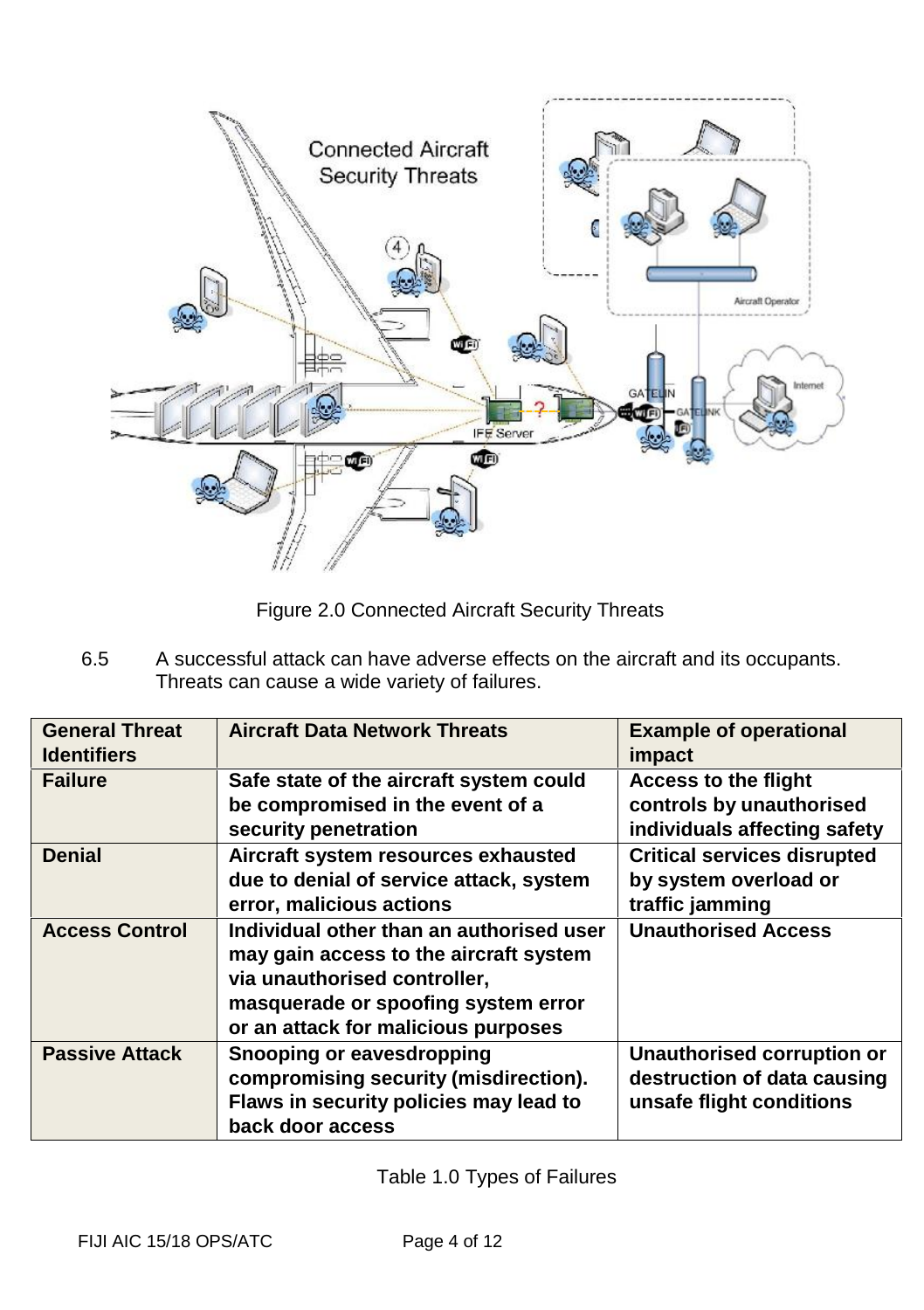# **7. AIRCRAFT OPERATION THAT REQUIRES ANSP.**

- 7.1 Aircraft with TCP/IP network systems are certificated through various means, such as Type Certificates (TC) and Supplemental Type Certificates (STC) that include Special Condition requirements (as with Boeing aircraft), or the Airworthiness Limitation Section (ALS) of the instructions for continued airworthiness (as with Airbus).
- 7.2 The FAA requires that the Type Design Holder issue a Network Security Document to provide the aircraft operator with the information necessary to maintain his aircraft in compliance with the Special Conditions. The operator uses this document as the basis to construct his ANSP Document. Similarly, EASA requires its Type Design Holder to issue a Security Document to provide the operator with information to construct his ANSP Document. Whenever there is a revision to the Security Document, the operator's ANSP Document shall also be revised as soon as possible
- 7.3 The aircraft Type Certificate holder (e.g. Boeing/Airbus) will also provide instructions on how to maintain the aircraft on-board network system to ensure system integrity and security. The instructions can be found in the Aircraft Maintenance Manual, Fault Isolation Manual, Service Letters or Service Bulletins.
- 7.4 The operator is reminded to follow the instructions regarding aircraft network security as specified in the documentations issued by the Type Certificate holder and also the actions recommended in this Advisory Circular.

# **8. SOFTWARE DISTRIBUTION AND STORAGE.**

- 8.1 The aircraft uses software to provide logic or control for various system operations and functions and are regularly updated. The software is commonly known as Loadable Software Aircraft Part (LSAP) and is considered as part the aircraft's configuration. The LSAPs for the aircraft are constantly being reviewed and upgraded by the aircraft avionics OEMs. Once new or upgraded version software is certified, it can be distributed to the operators for uploading onto the aircraft On-board Electronic Distribution System (OBEDS).
- 8.2 Physical media such as CDs and DVDs have been used for managing, handling and distributing of LSAP. Nowadays the distribution of LSAP may be over an online delivery medium, such as the internet, without the use of physical media and then validated at the receiver end. This is referred to as the Electronic Distribution of Software (EDS). As mentioned, threats exist at access points of transmission and needs to be mitigated.
- 8.3 A process of validating of Electronic Distribution of Software (EDS) crates with the authorised manufacturers is important. The operator shall verify the authenticity of the software. Aircraft configuration and software used for this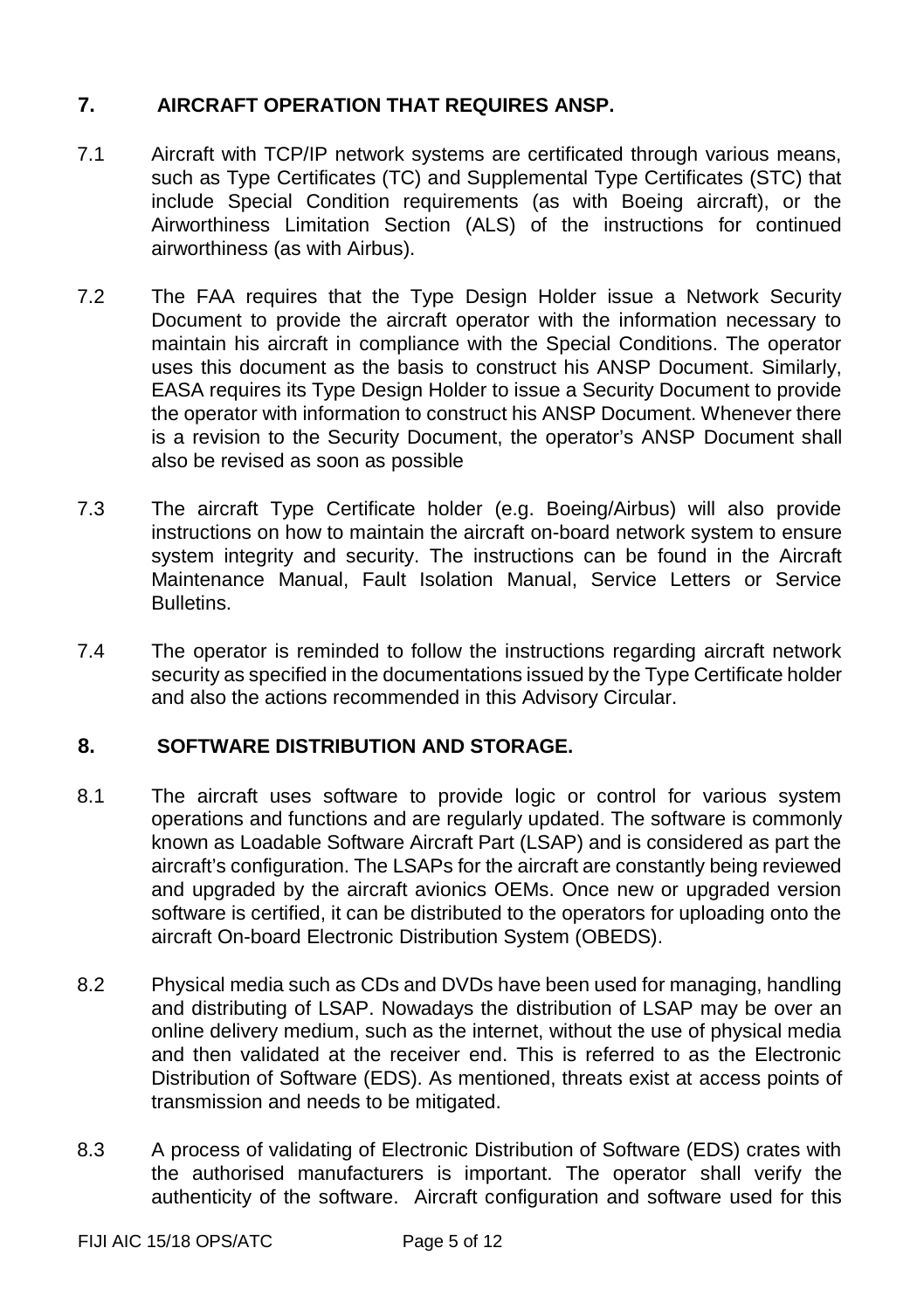purpose will require protection from data corruption which includes damage caused by unauthorised users, viruses or other malware. The operator shall follow instructions from authorised manufacturer and crates that are unable to be identified and verified shall be destroyed.

8.4 The diagram below shows the distribution of software from the vendor/supplier to the operator storage facility using physical media and EDS Process through the internet. The crated software can be loaded onto the aircraft wirelessly or via a maintenance laptop.



Figure 3.0 Electronic Distribution of Software

Tool(SMT) Function

8.5 The following example of software distribution is typical of the process used to prepare and send software applications and other digital content.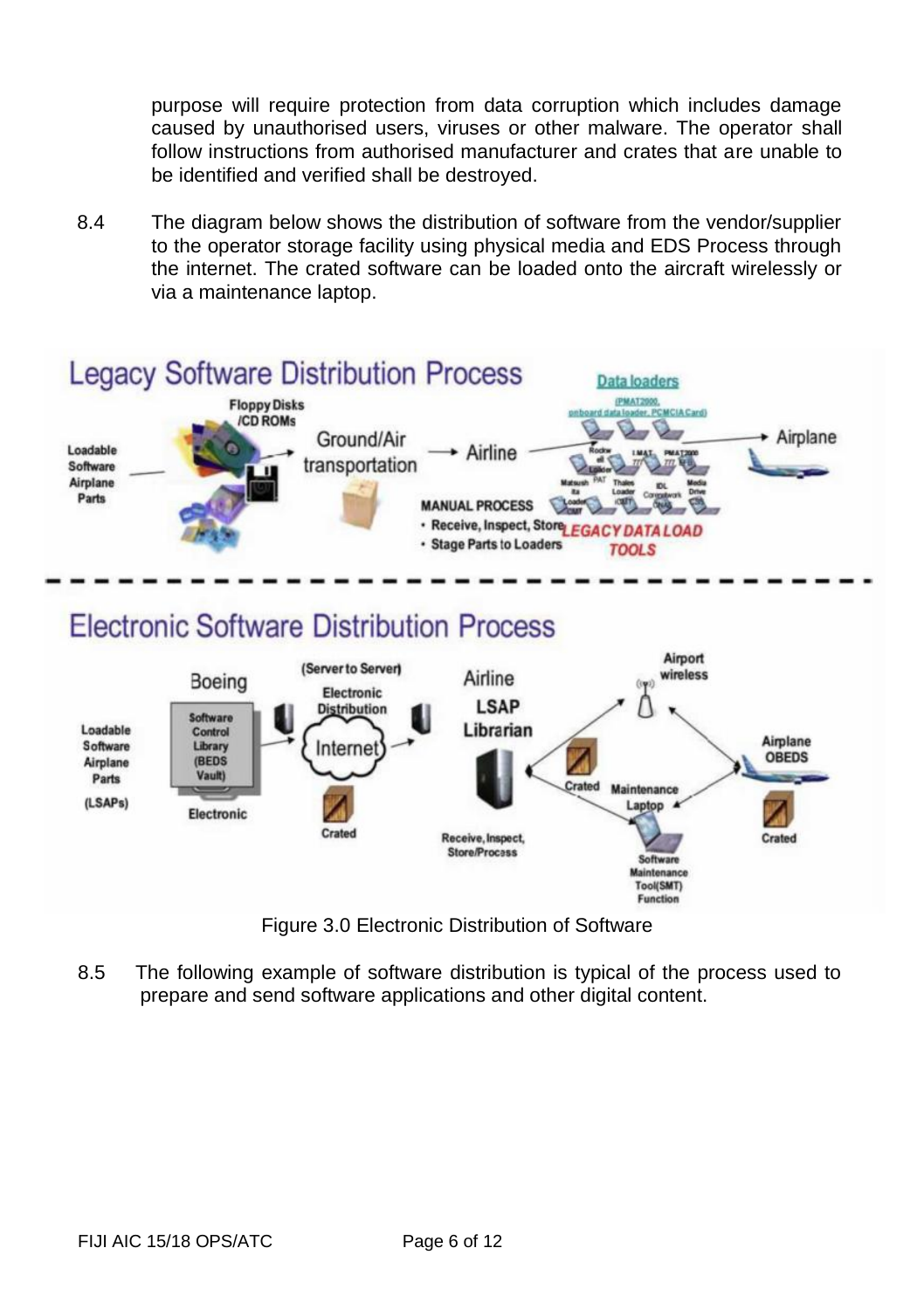

Fig 4.0 Digital Distribution Process

### **9. AIRCRAFT MAINTENANCE.**

- 9.1 The operator is ultimately responsible for the ANSP and shallcontrol every maintenance personnel (including contracted personnel) who may have access to or work on security sensitive systems.
- 9.2 The Maintenance Laptop is the primary maintenance system user interface with the aircraft that is used to update or change aircraft software configuration. Some Maintenance Laptop may make use of wireless connection to access aircraft software data. The access to and use of Maintenance Laptop shall therefore be tightly controlled. Steps shall be taken to make unauthorised use of wireless Maintenance Laptop difficult to accomplish and easy to detect. There shall be an effective means of controlling access to on-board maintenance functions to prevent unauthorised access to aircraft systems and data. The operator shall also put in place a process to deal with the loss or corruption of these devices.
- 9.3 The operator shall also have a process for producing an authorised software configuration for his aircraft and also verifying his aircraft meets this configuration. Maintenance personnel shall follow strictly the manuals/instructions from the aircraft manufacturer when implementing any changes to the aircraft configuration.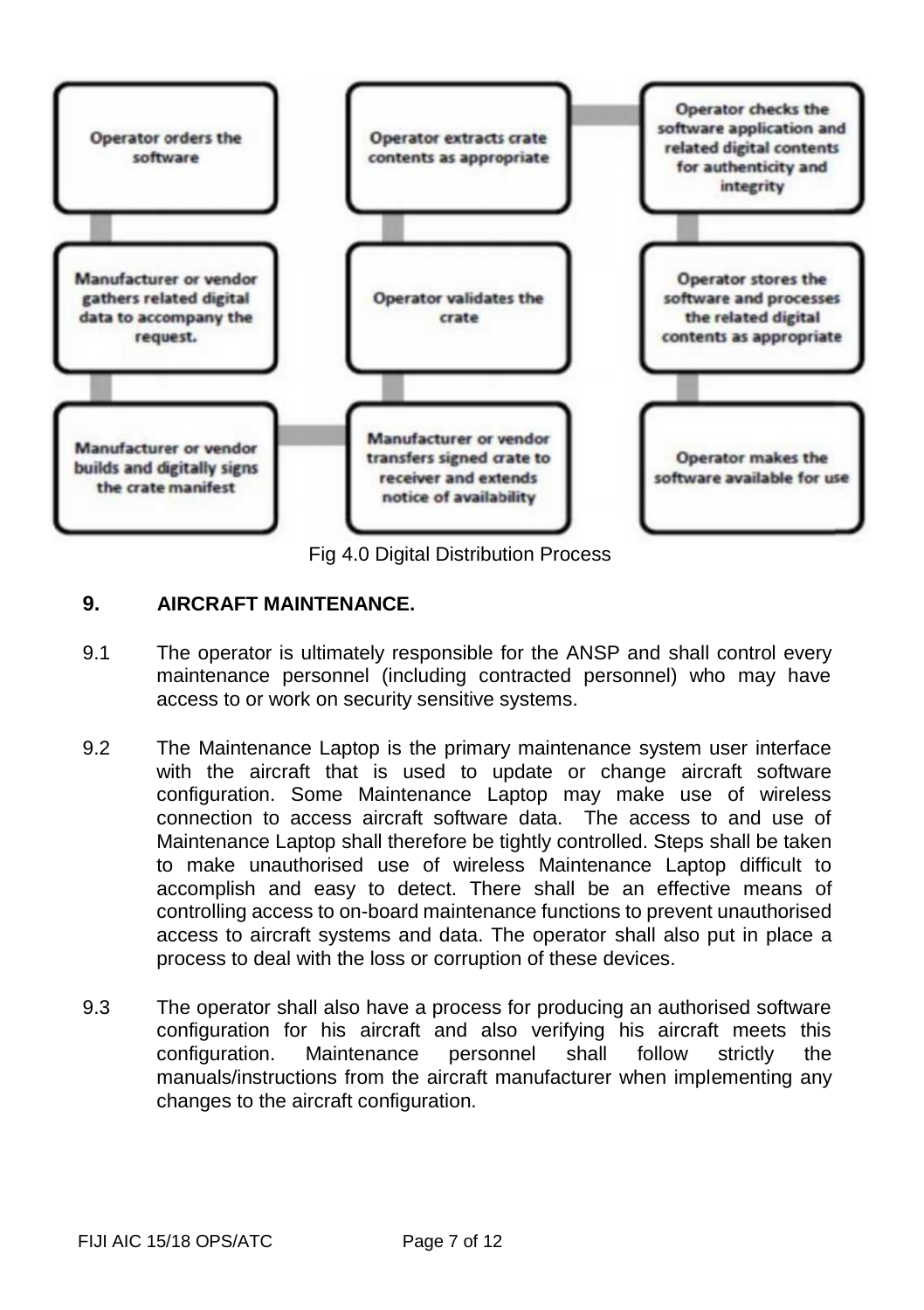### **10. RISK ASSESSMENT.**

- 10.1 Risk assessment is a fundamental component of risk management. The operator shall conduct risk assessment regularly to identify, estimate and prioritise risks to the aircraft network security programme. When weakness or deficiencies are discovered, mitigation measures shall be imposed and changes to operator's policy shall be made.
- 10.2 A security risk assessment is not complete until it includes the effects of all intended security controls and agreements with any third parties.
- 10.3 The operator shall consider wider ranges of possible threat scenarios to determine the potential harms associated with aircraft configuration and airworthiness. It is better to be over inclusive with risks than under-inclusive in conducting this analysis. Changes to company policy may be required to mitigate particular risks by reducing the likelihood that they will occur.
- 10.4 The operator shall regularly reassess the ANSP to ensure that the security requirements continue to be valid. Changes in technology or changes to the operator's business processes can possibly affect the validity of an ANSP. Any threats identified shall be reported to CAAF as required under Appendix Q of the Air Operator Certificate Requirements - *reference: AOCR, Appendix Q 2.1(b)(18) – Significant safety and security related events.*

#### **11. RISKS MITIGATION MEASURES.**

11.1 It is important that the operator establishes good practices over aircraft software and network security in a manner similar to IT security of an organisation. Failure to do so can compromise the airworthiness of the aircraft. Protection on wireless nodes must involve the use of authentication of users and data encryption. An encryption process transforms intelligible data, called plaintext, into an unintelligible form, called cipher text by the use of key.



Fig 5.0 Encryption/Decryption Process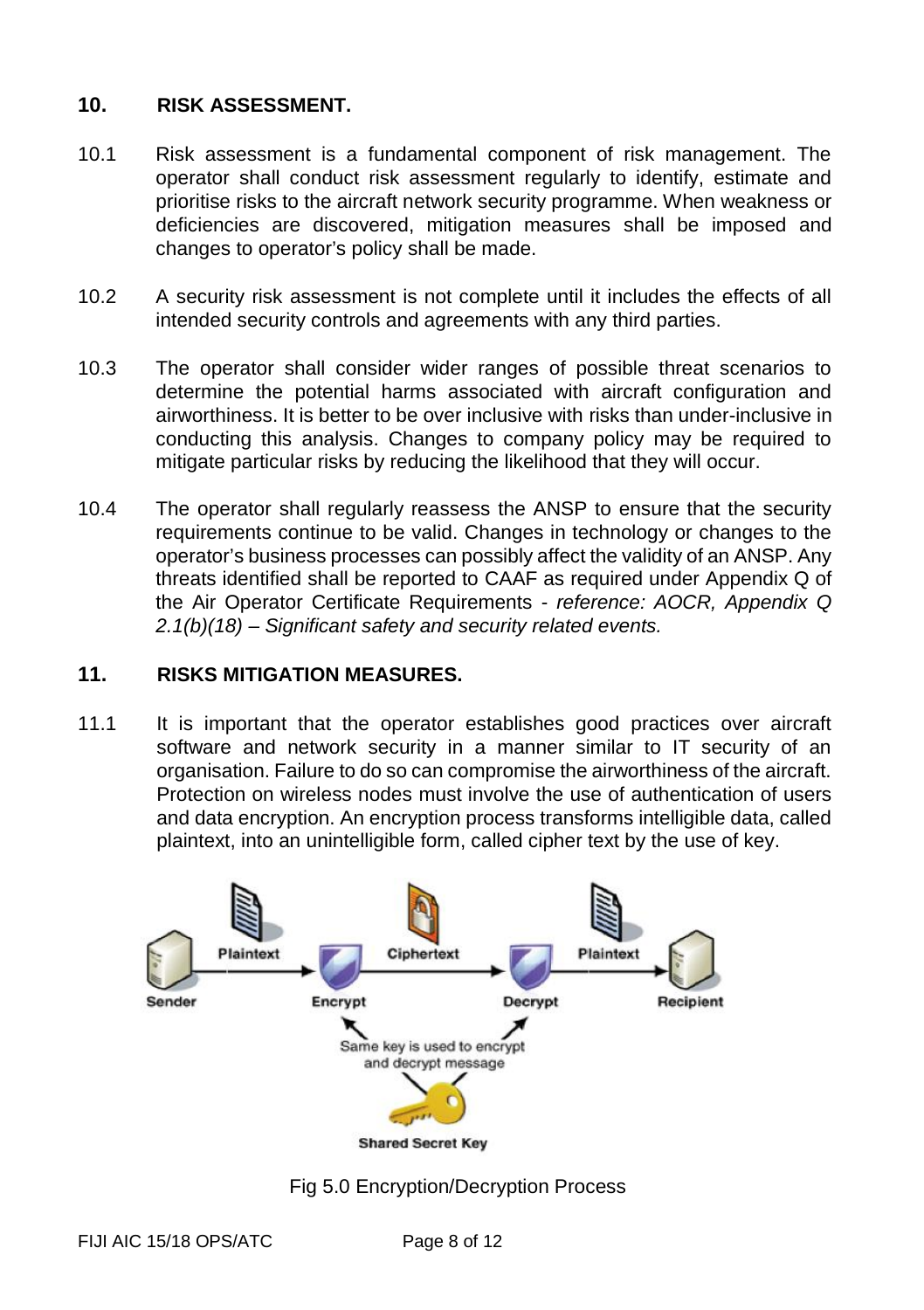- 11.2 Decryption reverses this process, back to plaintext. If the cipher text changes in anyway, it will not decrypt correctly. Cryptography can therefore detect both intentional and unintentional modification.
- 11.3 A common technique used is called the Public Key Infrastructure (PKI). In order to decrypt a file, a key pair is required. The public key is widely distributed, whilst the recipient only has access to the private key. The public key verifies the signature process. Anyone can verify a correctly signed message using the public key. Decryption of an encrypted file utilises a private key. Security of the private key is important to keep the plaintext secret.



Fig 6.0 Public Key Encryption

- 11.4 A digital signature is used to authenticate the identity of the sender of a message or the signer of a document, and possibly to ensure that the original content of the message or document that has been sent is unchanged.
- 11.5 Mitigating measures shall be documented for assurance purposes. The operator shall classify and treat documentation on mitigating measures as confidential documents.
- 11.6 Any wireless service providers used for transfer of data shall be evaluated for security risks. These shall be documented in policies and procedures.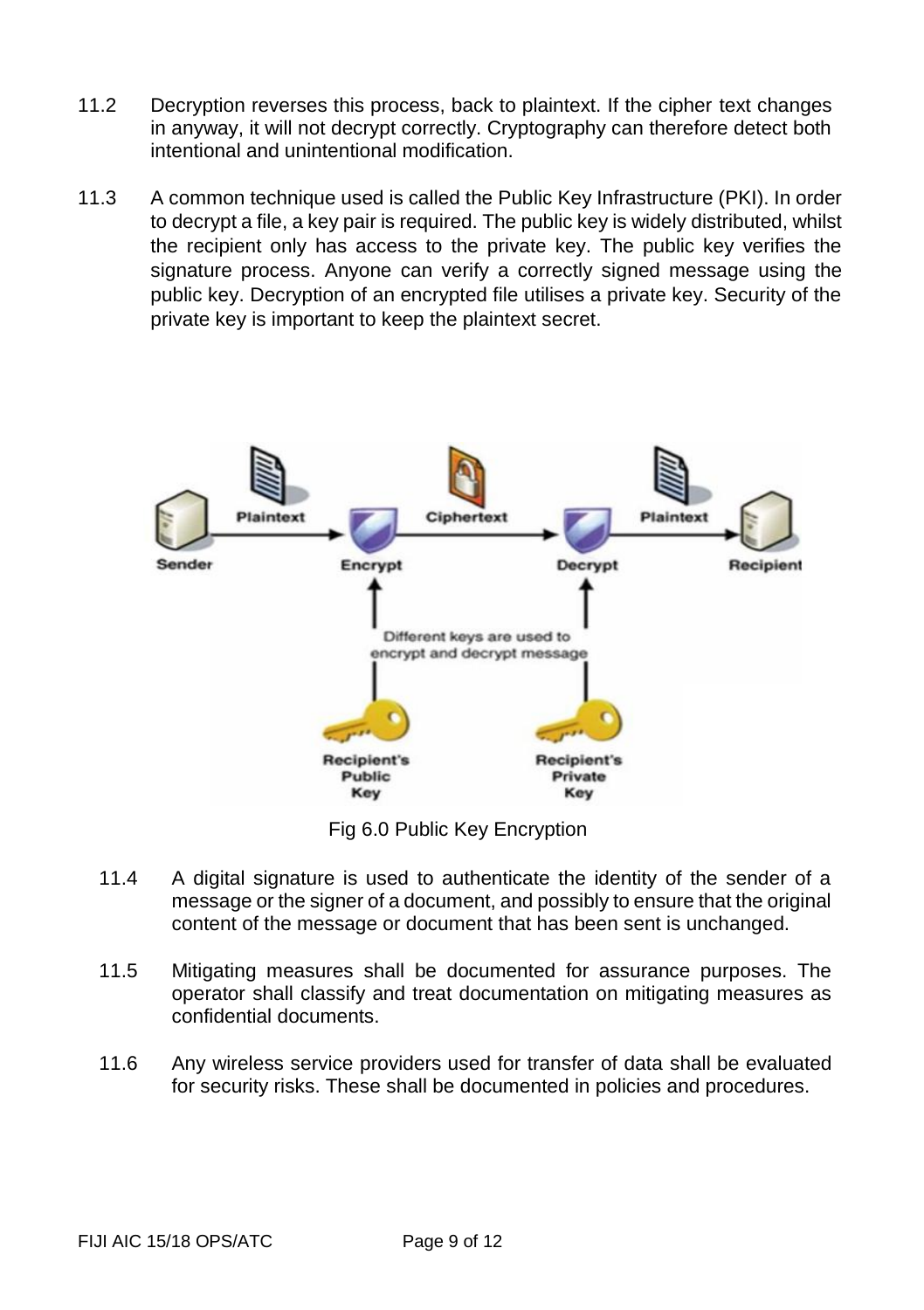# **12. SECURITY LOGS.**

- 12.1 The operator shall establish a log of authorised users who have access to change or amend the aircraft software configuration. The operator can monitor the ANSP with security logs. Computer security logs are audit logs that track any user authentication attempts. Security device logs are utilised to record any possible attacks to hardware. Log management is essential to ensure that computer security records are stored in sufficient detail for an appropriate period.
- 12.2 An attack of the system may have taken place when the log shows any of the following:
	- Unusually heavy network traffic;
	- Out of disk space or significantly reduced free disk space;
	- Unusually high CPU usage;
	- Creation of new user accounts:
	- Attempted or actual use of administrator-level accounts;
	- Locked-out accounts;
	- Account in-use when an authorised user is not at work:
	- Cleared log files;
	- Full log files with unusually large number of events;
	- Antivirus or other alerts;
	- Disabled antivirus software and other security controls;
	- Unexpected update changes;
	- Machines connecting to outside IP addresses;
	- Requests for information about the system (social engineering attempts);
	- Unexpected changes in configuration settings; and
	- Unexpected system shutdowns.

# **13. AIRCRAFT SECURITY LOGS.**

- 13.1 An aircraft security log shall be maintained for each aircraft. The operator shall specify in his ANSP the frequency, methods of storage, retrieval and analysis of aircraft security logs. The aircraft security log is to be analysed for anomalies to understand normal system behaviour and identify security risks. It is beneficial to create duplicate log files, one file for immediate analysis and one for unaltered history.
- 13.2 Automated downloading of the aircraft security log files are not considered a maintenance task unless specified by the aircraft manufacturer.

# **14. PASSWORD CONTROL**

14.1 Password control is considered the most simple and common form of user authentication. Password vulnerabilities can be reduced by changing passwords periodically and using an active password checker that prohibits weak, recently used, or commonly used passwords.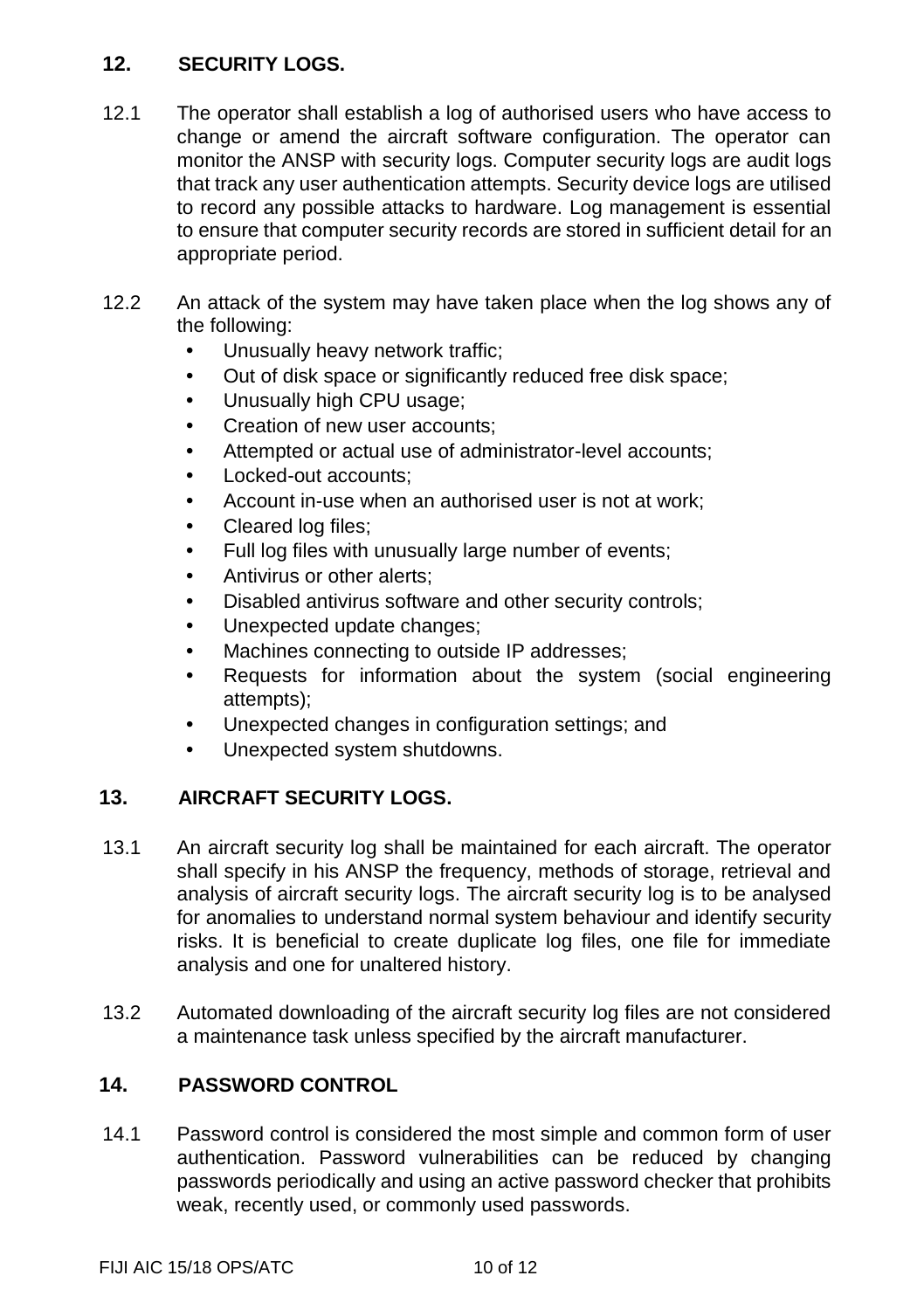14.2 The operator shall keep private and public keys as secure as possible. A process for loss of password shall be addressed. In addition, a process is also required for expired or invalid digital signatures and certificates.

# **15. CRITICAL AREAS OF THE AIRCRAFT.**

- 15.1 The flight deck, aircraft Electrical & Electronic Bays are critical areas of aircraft whereby equipment such as the wired Maintenance Laptop and automated test equipment interfaces with the aircraft avionics are located. These areas shall be restricted to authorised personnel only.
- 15.2 The operator shall ensure that unauthorised physical access to Cabin Attendant Stations/Panels is prevented, particularly when passengers are moving about the cabin.

### **16. AIRCRAFT NETWORK ADMINISTRATOR.**

- 16.1 The operator shall appoint an administrator to be responsible for the security of aircraft information network. The role of such an aircraft network administrator is similar in requirement to an IT network security manager.
- 16.2 The aircraft network administrator shall be responsible for:-
	- Managing any lost or stolen Ground Support Equipment (GSE) devices that are required for changing aircraft software configuration.
	- Creating and controlling authorised user accounts.
	- Decommissioning equipment or parts in a way that no data is recoverable from them.
	- Providing logs, reports or other data to CAAF as required.
	- Maintaining a password management programme for users.
	- Maintaining records for equipment usage.
	- Restricting any services, protocols, connections or nodes that are not required.
	- Controlling access and utilisation for associated hardware required for aircraft network security programme.
	- Quarantining any crates or files that contain invalid digital signatures, until there is a way of verifying the contents are authorised. Any invalidated crates shall be deleted.
	- Controlling of any cryptographic keys used in aircraft network security programme.
	- Controlling of any aircraft network security programme certificate expiration dates.
	- Identifying and obtaining aircraft software applications required for maintenance or modification of the aircraft configuration.
	- Verifying software applications and identifying any issues with associated hardware used for their installation.
	- Ensuring suitable staging of software parts that will change aircraft configuration in a secure area, prior to installation on aircraft by appropriately licensed maintenance engineers.
	- Retaining and monitoring aircraft network security programme logs.